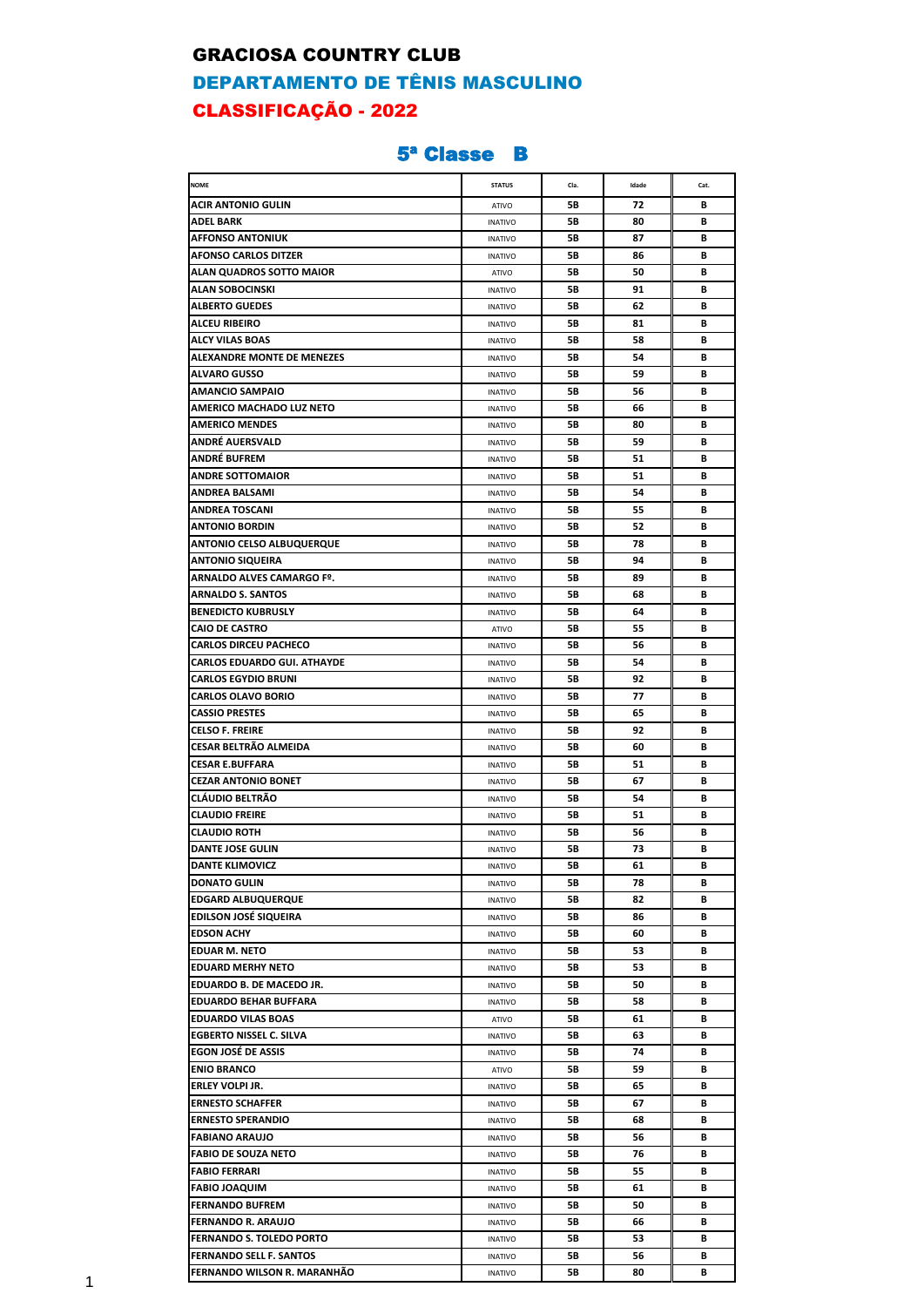#### GRACIOSA COUNTRY CLUB

# DEPARTAMENTO DE TÊNIS MASCULINO CLASSIFICAÇÃO - 2022

### 5ª Classe B

| <b>NOME</b>                         | <b>STATUS</b>  | Cla. | Idade | Cat. |
|-------------------------------------|----------------|------|-------|------|
|                                     |                |      |       |      |
| <b>FLAVIO C. MARANHAO</b>           | <b>INATIVO</b> | 5В   | 55    | в    |
| <b>FLAVIO ERICHESEN</b>             | <b>INATIVO</b> | 5В   | 73    | В    |
| <b>FLAVIO PRESTES FILHO</b>         | <b>INATIVO</b> | 5В   | 71    | В    |
| FRANCISCO DINIZ A. COSTA            | <b>INATIVO</b> | 5В   | 63    | В    |
| <b>FRANCISCO HOPKER</b>             | <b>INATIVO</b> | 5В   | 70    | В    |
| <b>GENINHO THOME</b>                | <b>INATIVO</b> | 5В   | 70    | В    |
| <b>GERMAN STEFAN</b>                | <b>INATIVO</b> | 5В   | 71    | В    |
| <b>GERSON S A TAVARES FO.</b>       | <b>INATIVO</b> | 5В   | 78    | В    |
| <b>GILBERTO MUNHOZ SCHWARTZ</b>     | <b>INATIVO</b> | 5В   | 54    | в    |
| <b>GILBERTO ROMANO</b>              | <b>INATIVO</b> | 5В   | 72    | В    |
| <b>GIOVANI BIBAS</b>                | <b>INATIVO</b> | 5В   | 87    | В    |
| <b>GIOVANI MUFFONE</b>              | <b>INATIVO</b> | 5В   | 84    | В    |
| <b>GIOVANO CONRADO FANTIN</b>       | <b>INATIVO</b> | 5В   | 55    | В    |
| <b>GLAUCIO OLIVEIRA</b>             | <b>INATIVO</b> | 5В   | 54    | В    |
| <b>GUIDO WEBER</b>                  | <b>INATIVO</b> | 5В   | 95    | В    |
| <b>GUILHERME ARTIGAS</b>            | <b>INATIVO</b> | 5В   | 52    | В    |
| <b>GUILHERME WIEDERKEHR</b>         | <b>INATIVO</b> | 5В   | 60    | В    |
| <b>GUILHERME ZORNIG</b>             | <b>INATIVO</b> | 5В   | 65    | В    |
| <b>GUSTAVO COSTA HAUER</b>          | ATIVO          | 5В   | 51    | в    |
| <b>GUSTAVO P. ABAGGE</b>            | <b>INATIVO</b> | 5В   | 52    | в    |
| <b>HENRIQUE GOMN NETO</b>           | <b>INATIVO</b> | 5В   | 75    | В    |
| <b>HORACIO MACHADO DA SILVA</b>     | <b>INATIVO</b> | 5В   | 71    | В    |
| <b>IKE ZORNIG</b>                   | <b>INATIVO</b> | 5В   | 70    | В    |
| <b>JESUS SARRAO</b>                 | <b>INATIVO</b> | 5В   | 79    | В    |
| JOÃO ABUJANRA NETO                  | <b>INATIVO</b> | 5В   | 72    | В    |
| JOÃO ANDRUSKO                       | <b>INATIVO</b> | 5В   | 59    | В    |
| JOÃO GUILHERME M. HAPNER            | <b>INATIVO</b> | 5B   | 56    | В    |
| JOAQUIM M. SOUZA NETO               | <b>INATIVO</b> | 5В   | 69    | В    |
| <b>JORGE HILLMANN</b>               | <b>INATIVO</b> | 5В   | 69    | В    |
| <b>JOSE CHAVES</b>                  |                | 5В   | 51    | в    |
| JOSE EDUARDO RIBAS                  | <b>INATIVO</b> |      |       |      |
|                                     | <b>INATIVO</b> | 5В   | 69    | В    |
| <b>JOSÉ EDUARDO SARMENTO</b>        | <b>INATIVO</b> | 5В   | 75    | В    |
| <b>JOSE GERMANO SCHAFER</b>         | <b>INATIVO</b> | 5В   | 71    | В    |
| JOSE MARIA PEDROSA JR.              | <b>INATIVO</b> | 5В   | 64    | в    |
| <b>JOSE PASQUALI</b>                | <b>INATIVO</b> | 5В   | 58    | В    |
| JOSE RENATO DE SOUZA                | ATIVO          | 5В   | 54    | В    |
| JOSE RENATO DUARTE Fº               | <b>INATIVO</b> | 5В   | 58    | В    |
| <b>JOSE ROBERTO DA SILVA</b>        | <b>INATIVO</b> | 5В   | 70    | В    |
| LEONARDO MACHADO LOPES              | <b>INATIVO</b> | 5В   | 55    | В    |
| LEONARDO PETRELLI NETO              | <b>INATIVO</b> | 5В   | 62    | B    |
| <b>LINCON GASPARIN</b>              | <b>INATIVO</b> | 5B   | 62    | В    |
| LONARD SANTOS                       | ATIVO          | 5В   | 66    | В    |
| LUIZ AFONSO MUGGIATI                | ATIVO          | 5В   | 60    | В    |
| <b>LUIZ E. CAMARCO</b>              | <b>INATIVO</b> | 5В   | 54    | В    |
| <b>LUIZ FERNANDO M. BAENA</b>       | <b>INATIVO</b> | 5В   | 58    | В    |
| LUIZ FERNANDO S. DO AMARAL          | <b>INATIVO</b> | 5В   | 69    | В    |
| <b>LUIZ GERALDO ASSIS</b>           | <b>INATIVO</b> | 5В   | 65    | В    |
| <b>LUIZ GUILHERME PRADO</b>         | <b>INATIVO</b> | 5В   | 51    | в    |
| LUIZ HENRIQUE S. FEDER              | <b>INATIVO</b> | 5В   | 59    | В    |
| <b>MANOEL DE PAULA S. GUIMARAES</b> | <b>INATIVO</b> | 5В   | 60    | В    |
| <b>MARCEL MALCZEWSKI</b>            | <b>INATIVO</b> | 5В   | 58    | В    |
| <b>MARCELO IWERSEN</b>              | <b>INATIVO</b> | 5B   | 70    | в    |
| <b>MARCELO KRACIK</b>               | <b>INATIVO</b> | 5В   | 51    | в    |
| <b>MARCELO LUIZ BUSATO</b>          | <b>INATIVO</b> | 5В   | 59    | В    |
| <b>MARCELO RIBAS ASSIS</b>          | <b>INATIVO</b> | 5В   | 57    | В    |
| <b>MARCELO TOLEDO DE CONTI</b>      | <b>INATIVO</b> | 5В   | 58    | В    |
| <b>MARCELO VEIGA</b>                | <b>INATIVO</b> | 5В   | 61    | В    |
| <b>MARCELO WOSNIKA</b>              | <b>INATIVO</b> | 5В   | 55    | В    |
| <b>MARCIO A. ALVES MOREIRA</b>      | <b>INATIVO</b> | 5В   | 67    | В    |
| <b>MARCO ANTONIO GUBERT</b>         | <b>INATIVO</b> | 5В   | 64    | В    |
| <b>MARCO ANTONIO GULIN</b>          | <b>INATIVO</b> | 5В   | 68    | В    |
| <b>MARCO NOGARA</b>                 | <b>INATIVO</b> | 5В   | 59    | В    |
| <b>MARCOS L.PEREIRA</b>             | ATIVO          | 5В   | 57    | В    |
| <b>MARCOS REZENDE CELESTINO</b>     |                | 5В   | 57    | В    |
|                                     | <b>INATIVO</b> |      |       |      |